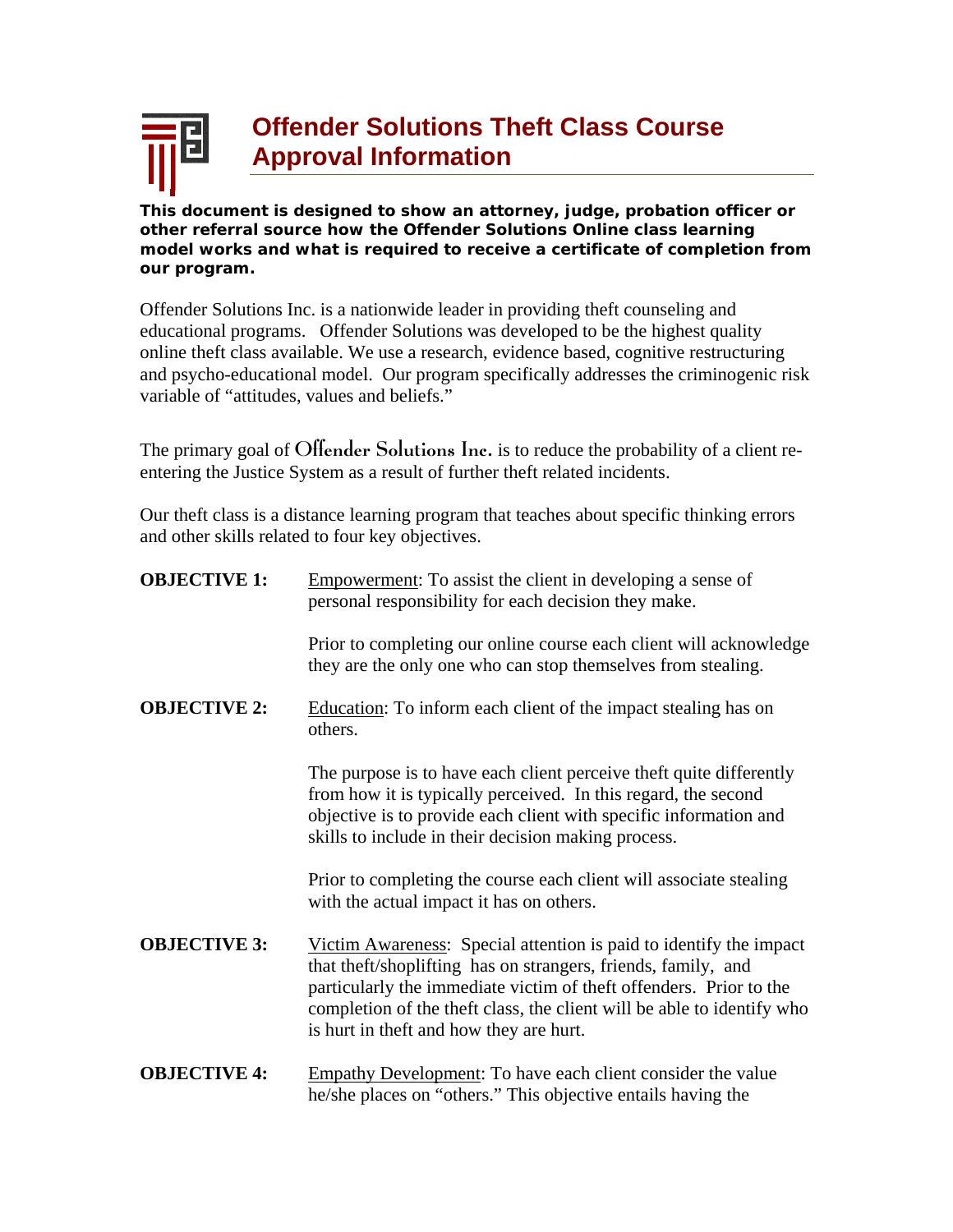offender look into him/herself, introspectively and weigh the value placed on SELF vs. the value placed on OTHERS. Prior to, and long after completing the course each client will question themselves – asking, seriously, how important they believe others really are.

This is an 8 hour curriculum and contains several hundred pages of information. This class is delivered in the form of an online classroom, where videos, content, quizzes and multi-media presentations utilized. This course is considered interactive and comprehensive. Offender Solutions™ is an evidence based program

Offender Solutions™ was founded through the combined 43 years of experience of a parole officer, a juvenile probation officer, two college instructors and a justice system policy analyst. Each of these roles contributed greatly to the style, delivery and content of the work we do.

As you surely know, getting results with offenders is no easy task. We don't make ridiculous claims like a 95% success rate but we do know that we use best practices. Offender Solutions™ addresses victim issues, accountability and personal responsibility. Our approach is the most effective intervention - cognitive restructuring - and is based on the ground breaking work outlined in "The Psychology of Stealing" by Steven M. Houseworth, MA.

We know that of the thousands of clients who have gone through - and successfully completed - this program, 86% do not re-offend within one year. Of equal or greater importance is that 84% do not re-offend after two years. We are proud of our work and expect you will be pleased with our offender solution.

## **Students of this online theft class have certain responsibilities:**

- 1. All students are required to participate in class sessions. These sessions have content, multi-media and quizzes within those sessions. In order for a student to progress to the next section of material, they must pass all prior quizzes. This ensures that each student learns the necessary information and is ready to review a new set of materials.
- 2. All sessions are timed. Students can not simply click through pages and take the quizzes without comprehending the material. The program is set up for the average reader (150 words per minute) and written to the  $5<sup>th</sup>$  grade level. Students are required to complete each session which mimics a live in person session.
- 3. To receive a certificate of completion, all students must pass each chapter as well as a final exam with a passing score of 80% or better. Unlike most live classes, we require competency of materials and believe that a final exam is a fair way to achieve this goal.